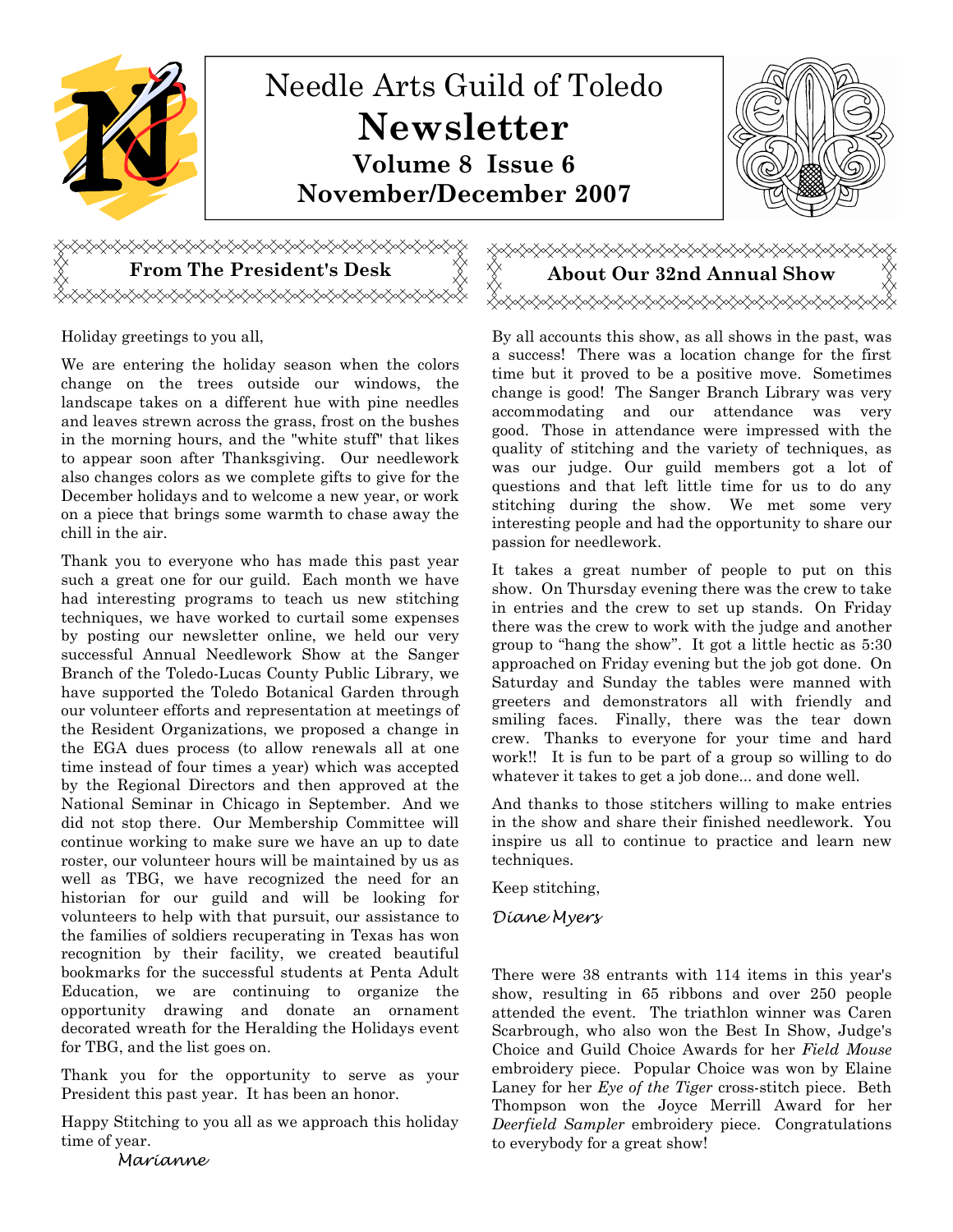# Program Schedule

November 14: Hungarian Embroidery, taught be Donna Mohn

December 12: Annual Christmas Party and Ornament Exchange. Also Get It Finished entries, Cookie Exchange, prizes for Get It Finished and volunteer drawings, New Officer Installation.





| <b>Dates</b> | <b>Event Information</b>                                                |
|--------------|-------------------------------------------------------------------------|
| 11/14/07     | <b>NAGT</b> Monthly Meeting                                             |
| 12/02/07     | $11/30/07$ – <i>Heralding The Holidays</i> , sponsored by<br><b>TBG</b> |
| 12/06/07     | <b>NAGT</b> Board Meeting                                               |
| 12/12/07     | Annual Christmas Party & Ornament                                       |

Exchange



Caren Scarbrough and the Field Mouse took multiple ribbons at this year's annual show. The Tanja Berlin thread painting design was beautifully stitched and won the Judge's Choice, Guild Choice and Best in Show. Caren was also this year's Triathlon winner. Congratulations, Caren! Photo by D. Myers.



Photo by T. Pellitieri





Photo by T. Pellitieri Photo by T. Pellitieri

We had a wonderful display for our show this year at the Sanger Branch of the Toledo-Lucas County Library.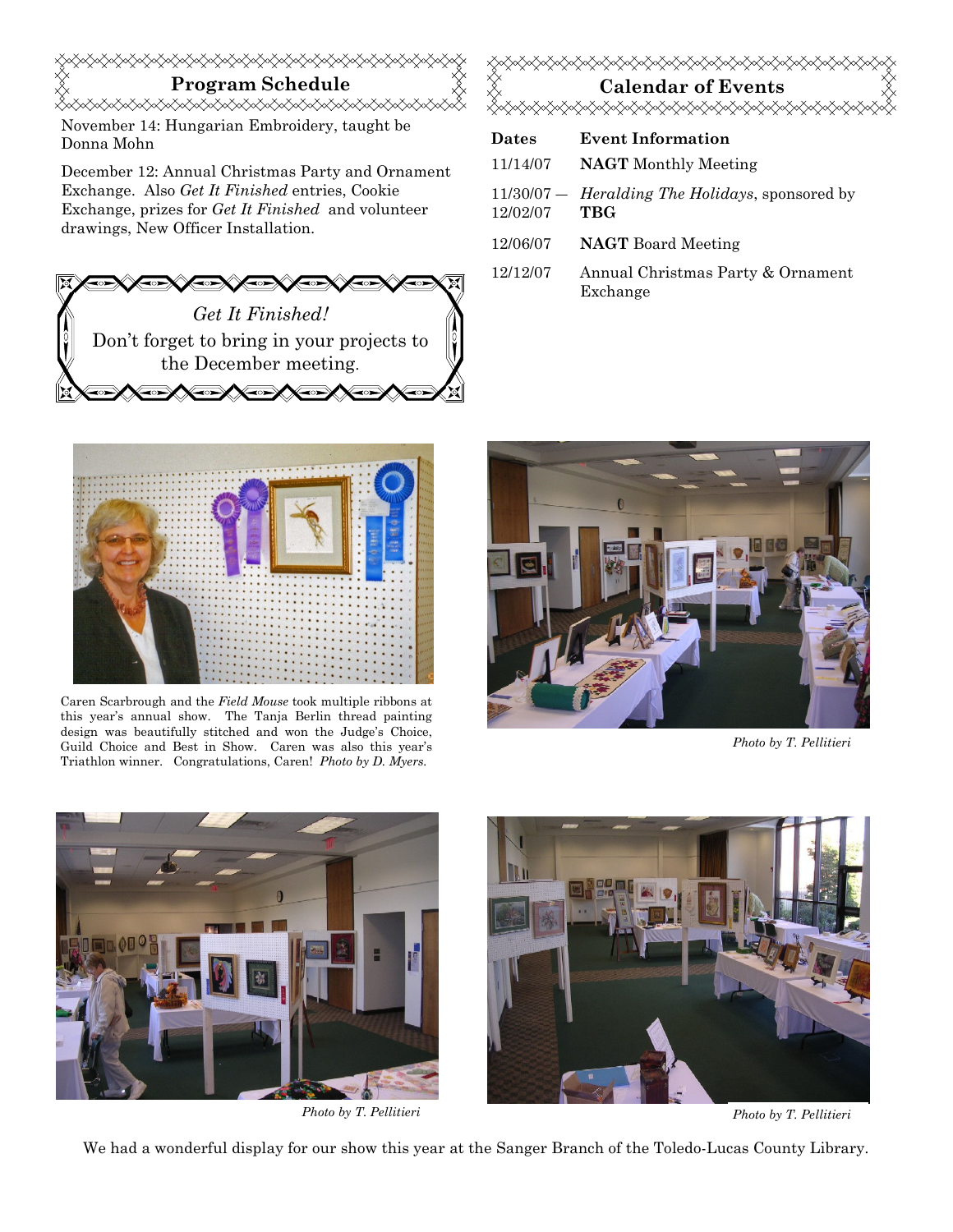

#### New Members

There has been a lot of interest lately through our website from people who are interested in joining our guild. We also get a lot of new members after our show. So if you see an unfamiliar face, please introduce yourself and make the new person welcome. And if you've just joined us: Welcome! We're glad you're here!

#### Membership Renewal

Is it time to renew your membership? Dues are \$43 (National is increasing by \$3 in 2008) and should be sent directly to the Treasurer, Karlyn Thompson. Karlyn is acting as assistant to our Membership Chair, Donna Mohn, so that the dues can be processed faster. Here's the list of membership renewals that I have for December 2007. We are working to keep this list synchronized with the national list, but that can be difficult, so please let us know about any discrepancies: Beverly Freshour, Connie Gonser, Kay Griffith, Christine Hampshire, Annette Hill, Sue Hojnacki, Anna Kerlin, Kathleen King, Jennie Kronberg, Irene Leonard, Lynne Long, Jennifer Miller, Donna Mohn, Marianne Mussett, Maria Nowicki, Susan Pellitieri, Caren Scarbrough, Carla Stichler, Cathy Studer, Denise Waterfield, Debra L. Williams, and Nancy L. Wright.

#### Group Correspondence Course Completed!

Eight members completed Judy Jeroy's group correspondence course titled "Crewel Choices". This is an intermediate level course and we were encouraged to change colors, change the placement of elements in the design, and add or leave out elements of her original design. Each of the eight finished projects had changes that certainly made them unique pieces. Judy's comment sheets were thorough, as usual, and had positive and helpful suggestions. Two of the members, Sue Wiemer and Kay Griffith, were asked to sign release forms so that Judy can show their finished pieces as examples on the EGA website. So, be on the lookout for that posting!



#### GCC News from National

The following message is from Sharon Shimohara, Director of Education

I am very happy to announce an exciting addition to our GCC program. BettyLou Pendleton, GCC Chairman, and JoAnn Paules, National Web Coordinator, have formed a special Yahoo Group for the Group Correspondence Course School.

This site, (http://groups.yahoo.com/group/EGA\_GCC), will have links to and from the EGA web site. It will be a place for general discussions about the program's procedures and courses and also a place for asking questions.

Membership is limited to EGA members. The site features pertinent files, such as pilot stitcher application forms and registration forms for all of our 2007 GCCs. These files may be printed from the site itself. Photo albums will feature teacher photos of current GCCs and student photos submitted on invitation from the teachers. We all hope you will use and enjoy this new site. An article explaining the site will be in the December Needle Arts.

I would like to thank BettyLou Pendleton and JoAnn Paules for their work in creating this wonderful addition to our Correspondence Course School. If you have any questions, please email JoAnn (EGA\_National@hotmail.com) or BettyLou (blpendle@aol.com).

Sharon Shimohara, Director of Education

#### Resident Organization Committee

The R.O.C. of Toledo Botanical Gardens is looking for new leadership. The present officers have served longer than their required time in these positions and would like others to step up and replace them. My name is Vicky Dankert and I represent the Toledo Stained Glass Guild as its member to R.O.C. I am heading the nomination committee to find candidates for new R.O.C. officers. In November, I need to present a list of propective new officers for the positions of President, Vice President, and Treasurer. Job descriptions for these jobs are in the R.O.C. by laws section III under Duties of Officers. The present officers will gladly train anyone interested in these positions over the next few months. As a member of a TBG resident organization, we need to support the R.O.C. and its link to TBG. Please share this information with your group and report any interested candidates from your group back to me by Wednesday November 14. You can reach me at 419-352-1434 or by e-mail at vdankert@dacor.net.

Thank you,

Vicky Dankert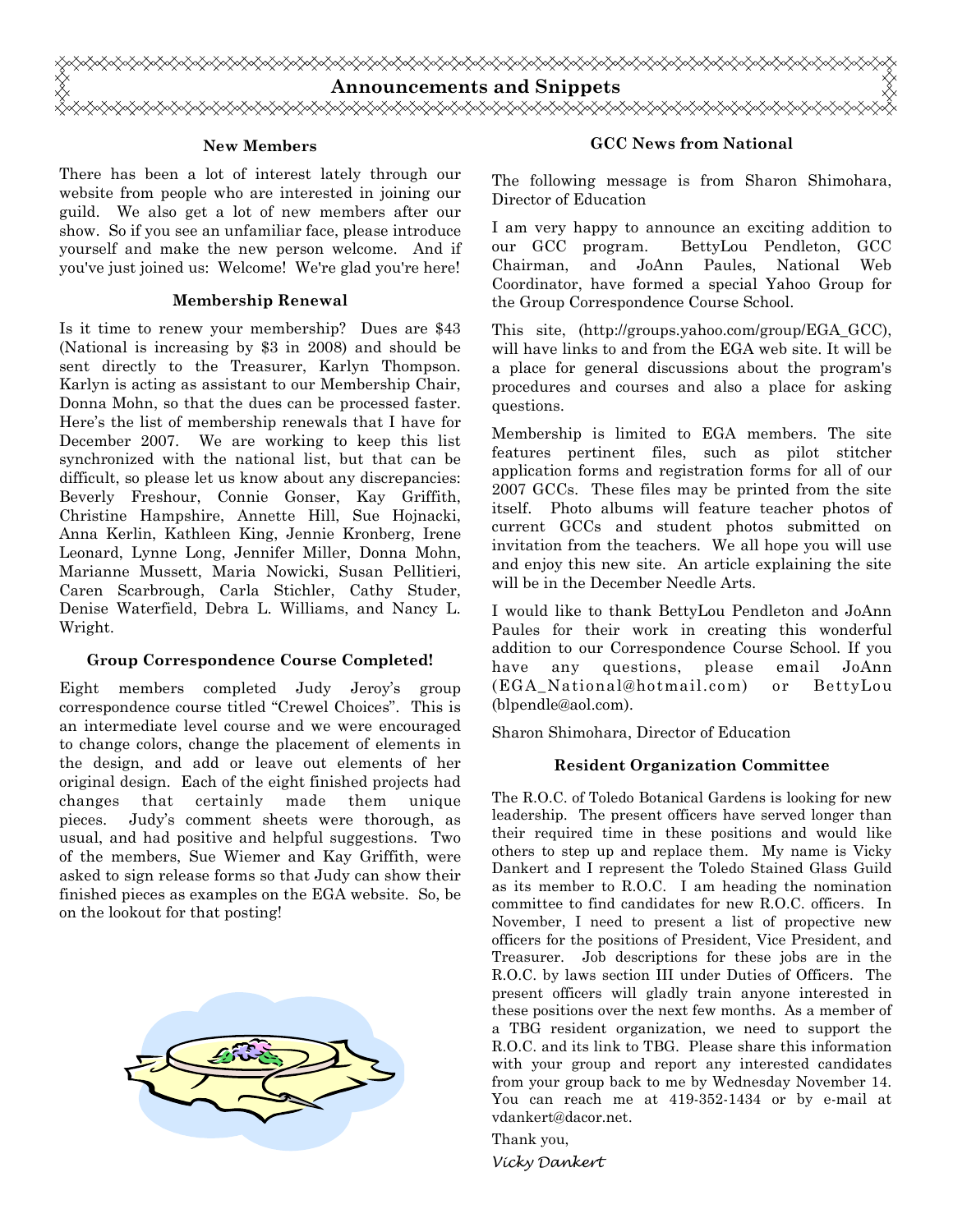

#### Stitch-In

Stitch-In meetings are held every Thursday from 11am–5pm. The third Thursday of the month we are at Something Extra. Other Thursdays we meet at a member's home.

The third Tuesday of each month we have a group for canvas projects. We get started around 6:30 PM and end around 9:30 PM. Sometimes we pick a project for the group but you can always work on any project you have.

On the fourth Tuesday, the crewel group has a stitchin from 6:30pm – 9:30pm.

Locations change weekly. Call Katherine Thompson at 419-385-0081 or e-mail Diane Myers at jrmyers@roadrunner.com for the next meeting place.

#### GLR Seminar 2008

Regular registration begins on Nov. 15, 2007 to attend the EGA - GLR Seminar 2008 which will be held April 20-24, 2008 in Madison, Wisconsin. The full brochure with color photos of the class projects and registration information for the seminar is available to view and download on the EGA GLR website:

http://www.ega-glr.org

#### 33rd Annual Needlework Show

We had such a successful show this year and it's not too early to think about next year's show. Peverly Hormann will be our show chairman next year and would love to hear from you if you would be interested in being her assistant. We were so pleased with the change in venue this year to the Sanger Branch Library that we would like to go back there for future shows. Peverly is looking into her schedule and will try to coordinate a date with the library for next year's show. The only drawback to using the library is the more limited time we have for judging. We can start no earlier than 9:00 a.m. when the library opens and they close at 5:30 p.m. With a lunch break, this means just 8 hours to get everything judged and on display. We have been averaging about 115 entries for the last few years (and we had about 150 in 2005). One hundred fifteen entries judged in 8 hours means each entry has to be judged in 4 minutes! This leaves no time to judge critiques; in fact this year's judge, Donna Halpin, took notes, worked after hours and came back Sunday afternoon to complete the critiques. Thanks to Donna for all this extra work!! Not every judge will be able to devote this time, so the guild voted at the October meeting to eliminate critiques in future shows due to the time constraint. Judges will still be able to write comments for each entry on the judging sheet.

#### Heralding The Holidays

Don't forget that we will be doing Snowflake Christmas ornaments for Toledo Botanical Garden's Heralding The Holidays event November 30-December 2, 2007. Our holiday wreath is always one of the most popular at the opportunity drawing. Also, please be sure to sign up to help out, if possible!



Photo by S. Pellitieri

Don't forget to bring your ornament to the November meeting!

#### Just What Is An Adaptation?

Over the years we have made improvements to our show in how it is run and in how people can enter (with new entry forms and the addition of on-line entries), but there still seems to be some confusion over the adaptation classification. Most of the confusion is coming from non-guild people entering the show, although even guild members have trouble understanding and explaining it. Many people entering the show think that a small change to a commercial pattern makes the piece an adaptation and this error is not always caught when the piece is dropped off before judging on Thursday night. I would like to form a small committee to discuss adaptations before the next show. I'd like to have a better definition of what is or is not an adaptation and how we can communicate this on our entry form for next year's show. I'm thinking that we will only need a few meetings after the first of the year and can meet after our regular meetings or at my house on a different night if that is more convenient. If you are interested in being on this committee, please contact me.

Su Pellitieri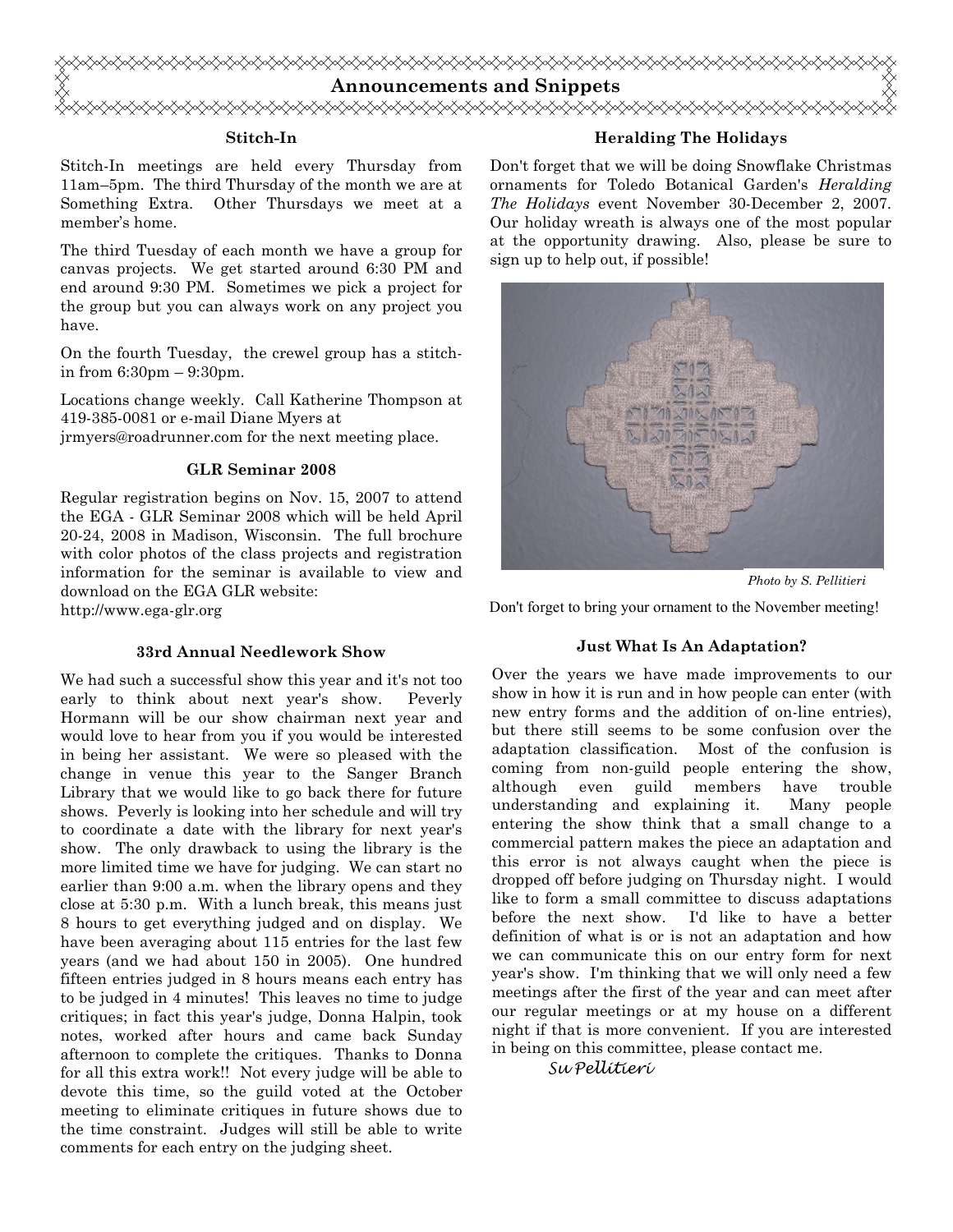The NAGT Newsletter is published six times per year (January, March, May, July, September, and November) by the Needle Arts Guild of Toledo (NAGT) chapter, The Embroiderers' Guild of America, Inc. The Editor welcomes comments, input, and story items. Please send them to the editor by the 25th of the month preceding publication.

Editor: Susan Pellitieri; 703 Butterfield Dr; Toledo, Ohio 43615, Phone: 419-382-1329, E-mail: pellitieri@aol.com

EGA chapter newsletters may copy material contained in this publication except items which are noted and marked as copyrighted. Please credit this Chapter when due.

MEMBERSHIP in the Needle Arts Guild of Toledo is open to all embroiderers. New and renewing dues payments should be sent to : Karlyn Thompson, 19330 Tuller Rd, Bowling Green, Ohio 43402.

ANNUAL DUES - NAGT annual dues of \$40 (\$43 in 2008) includes: Dues - Local chapter

- Bimonthly NAGT chapter newsletter
- Chapter meetings and programs
- Local chapter lending library

• Group correspondence course (additional fee required)

- Dues Great Lakes Region (GLR)
- GLR seminar (additional fee required)

Dues - The Embroiderers' Guild of America, Inc. (EGA)

- Subscription to quarterly magazine, Needle Arts
- Individual correspondence courses for a fee
- National seminars for a fee

Members can attend optional local Chapter workshops presented by teachers contracted by the Chapter and paid for by workshop participants.

MEETINGS are the second Wednesday of every month starting at 6:30 p.m. in the Toledo Botanical Gardens Conference Center.

GUESTS are welcome at all meetings and may attend two meetings before being asked to join.

**NAME TAGS** must be worn at all meetings or pay a  $25¢$  fine. The fines collected go to general funds to help cover expenses.

MEETING CANCELLATION: Monthly meetings are cancelled due to bad weather if the Toledo Public schools are closed. Tune into AM 1370 News radio in Toledo for school closings.

<del></del><sub></sup></sup><del></del><del>◇◇◇◇◇◇◇◇◇◇◇◇◇◇◇◇◇◇◇◇◇◇◇◇◇◇◇◇</del>◇◇◇</sub> NAGT Officers and Board Members for 2007 «XXXXXXXXXXXXXXXXXXXXXXXXXXXXXXXX

**President** ⊠ Marianne Mussett 419-534-2278 mcmussett@hotmail.com

President Elect Maria Nowicki 419-824-9631 nohiorn@aol.com

Secretary **Ø** Annette Hill 419-885-6365 nettie@buckeye-express.com BethThompson790@aol.com

Treasurer **⊠** Karlyn Thompson 419-8233439 kthompson@bgcs.k12.oh.us

Membership ⊠ Donna Mohn 419-536-2225 lmohn@bright.net

TBG Representative  $□$ Anna Kerlin 419-829-6752 akerlin@buckeye-express.com ackcatlady@buckeyeaccess.com

#### **Education** ⊠

Cathy Studer 567-214-1139 treesong44@yahoo.com Newsletter **Ø** Susan Pellitieri 419-382-1329 pellitieri@aol.com

2007 Show Chairman

Diane Myers 419-832-9571 jrmyers@roadrunner.com

Outreach Chairman Beth Thompson 814-734-0609

Library Katherine Thompson 419-470-7935 kmthompson49@yahoo.com

Program Kay Griffith 419-784-2868 kayjgrif@bright.net

Welcoming Committee Marilyn Freeman 419-381-8782 mjfree1971@aol.com

GLR Representative Caren Scarbrough 419-278-2162 caren@dtnspeed.net  $\boxtimes$  indicates Voting Members



Kay Griffith received the Gold Thread Award for the Great Lakes Region at the opening banquet at the 2007 EGA National Seminar in Chicago. Photo by D. Hampshire



Kay surrounded by her friends and fellow members of the Needle Arts Guild of Toledo after receiving her award. Photo by D. Hampshire.